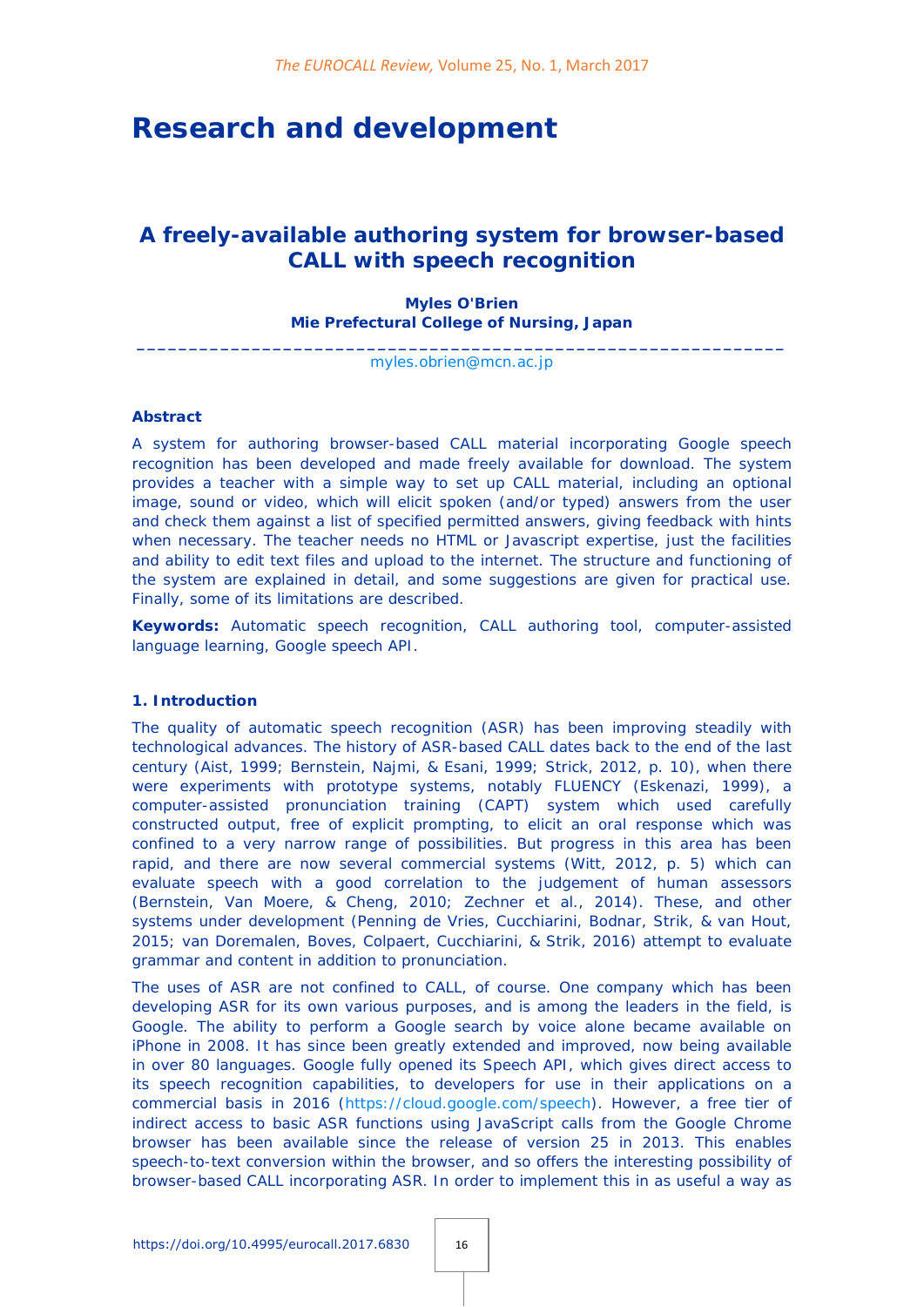possible, it was decided by the author to attempt the development of a very flexible system which could be used with ease by anybody, without JavaScript knowledge, to make their own ASR-based CALL material for internet deployment. The system has been successfully implemented and made freely available, and is described in detail in this paper.

# **2. Outline of the system**

The system is tentatively named *QAspeak*. At its most basic, it consists of one html file (and a folder containing the image files it uses) plus a plain text file containing a list of questions with the acceptable answer(s) for each. The person making the CALL material (the teacher) needs to edit only the text file. The person using the material for study (the user) can elect to listen to and/or read the question, and answer by speaking or typing. The teacher has the option of adding a media file (image, sound, or video) and/or text of any length to each question. Another option is to add a sound file of the question. If this is not included, the question text will be read by the device's text-tospeech function. Figure 1 shows an example of the interface for a question which includes both image and text options.



Figure 1. An example of the interface for a question.

The user hears "What's the dog doing?" and is expected to provide an appropriate response, like "It's catching the ball." The user interacts through the icons, which are in the black strip, and the answer box, which is just below it. Figure 2 shows an annotated version of the same interface.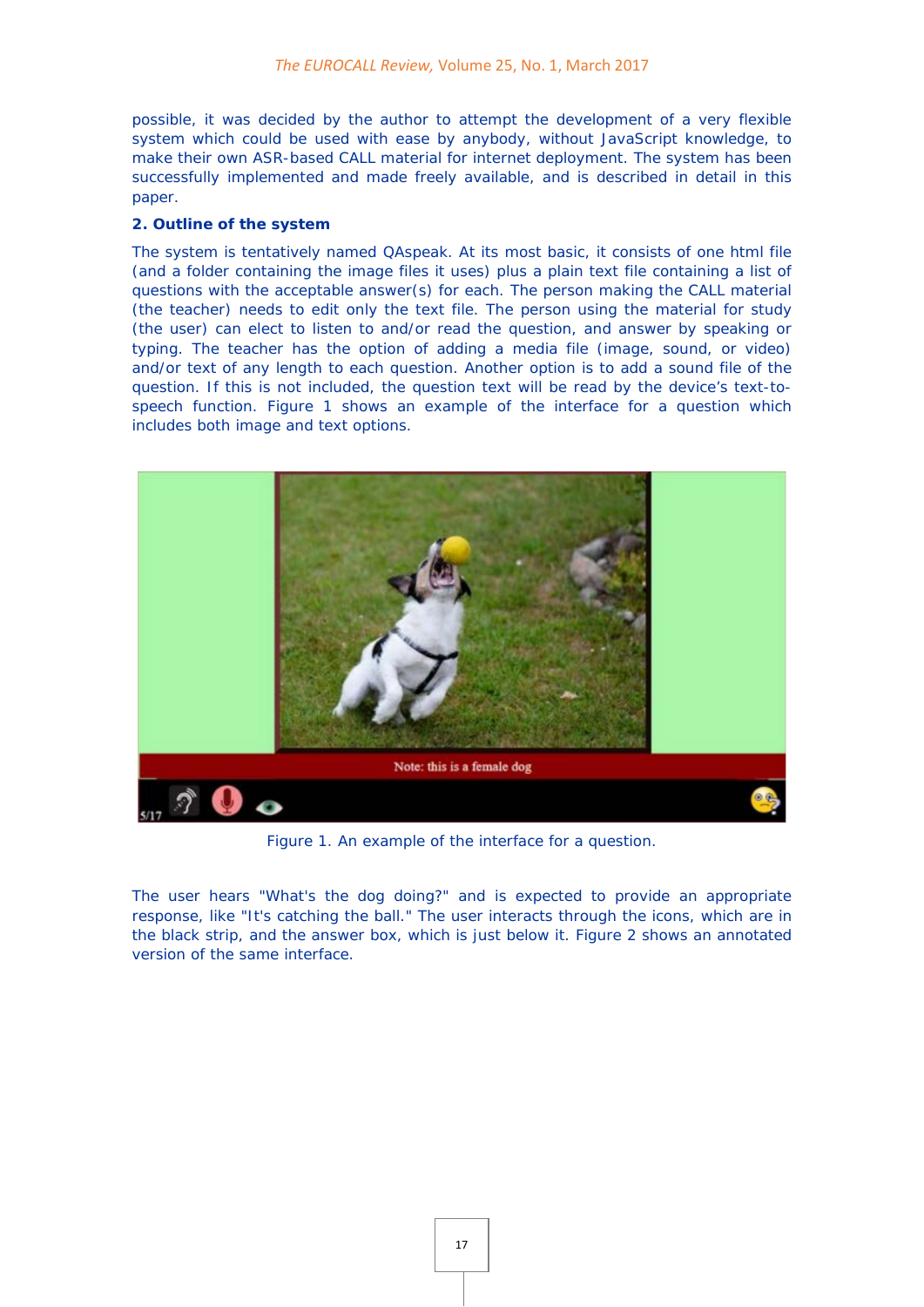

Figure 2. An annotated version of the interface in Figure 1.

Leftmost in the black strip is the progress indicator, which shows how far the user has advanced through the set of questions. Next is the ear icon, which allows the user to hear the question through text-to-speech, or a sound file, if available. Then the microphone icon activates Google speech recognition for the user to speak the answer. The ASR system's interpretation of the speech appears in the pink answer box, and the answer is checked against the list of acceptable alternatives the teacher has set up. If the answer is correct, a congratulatory image and a green arrow icon, to move on to the next question, appear. Also, the other remaining permitted answers are displayed. If the answer is incorrect, corrective feedback (described in detail later) is displayed, and the user can try speaking the full answer again, or edit the current text in the answer box, hitting the "Enter" key on the device to have the answer checked. This process can be repeated until a correct answer is obtained, or the user resorts to the "Give Up" button, which shows the full list of permitted answers and allows progress to the next question. One more source of help is available along the way: hitting the eye icon will display the text of the question at any stage, which may assist a user who is having trouble understanding the audio of the question. The user is also permitted to type their answer directly at any stage, even from the beginning without speaking at all.

# **3. Anatomy of the controlling text file**

To set up the questions, the teacher needs to make a plain text file, with a very simple format, specifying the questions, permitted answers, and additional media files. Each question-answer set extends over 3 or more lines. The first line must begin with a question mark. This specifies the beginning of a new question. If a media file is to be included, its name is entered after the question mark, and optional text may be typed on the same line. The next line should contain the text of the question, and the sound file name, if one is supplied, to be used instead of text-to-speech. The third and subsequent lines contain the permitted answers. So, in general, the format of a question is like this (where square brackets signify an optional item):

*? [media file name] [text] Question text [mp3 file name] Answer 1 Answer 2 Answer 3 etc.*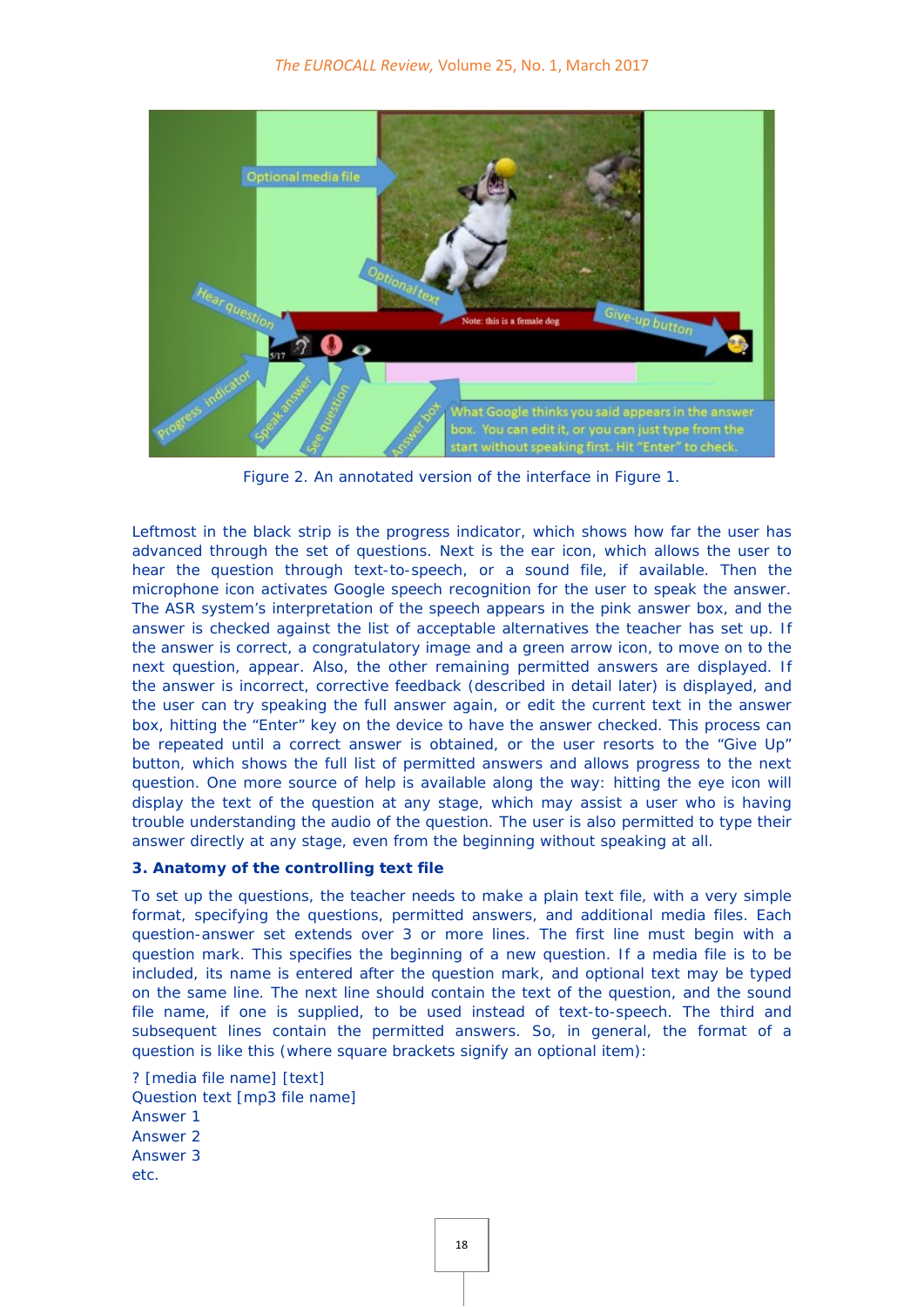The example shown in Figure 1 corresponds to the following lines:

*? dog.jpg Note: this is a female dog What's the dog doing? She's catching a ball. It's catching a ball.* 

Lines where the first character is not "?" or alphabetic (including blank lines) are ignored, so that dividers or comment lines can be added anywhere. Any number of questions may be included in one text file.

These are the first 3 questions from the text file for the online example [\(http://www.mcn-moodle.org/asr\)](http://www.mcn-moodle.org/asr), which shows that the format is very simple, yet flexible:

 $\mathcal{L}$ 

What browser does this have to be? Chrome It has to be Chrome.

*? Jack can't stand carrots. Does Jack like carrots? No, he doesn't. ------XXXXXXXXXX-------*

*? This is my sister's cat. His name is Nando. nando6.mp4 What is he swinging? His tail. He's swinging his tail. He is swinging his tail.*

The first is a minimal example with no media files at all and just 2 permitted answers. The second adds a little optional explanation. It accepts only one answer. "------ XXXXXXXXXX-------" will be ignored. The third has optional text and a video file.

While direct editing of the text file affords the advantages of maximum speed, simplicity, and flexibility, the procedure may not appear very user-friendly to many less computer-oriented teachers, and could well discourage some from using the system at all. Therefore, if the initial version of the system attracts attention and proves successful, a high-priority addition to the next version should be a form-like application to enable structured, guided input of the text items and file names, and automatic generation of the corresponding controlling text file.

#### **4. Uploading to the web**

The html file and "images" folder which are supplied as the core of the system, the controlling text file, and all specified media files should be uploaded to the same directory. The html file may be freely renamed, but the controlling text file must have the same name, with a ".txt" extension in place of ".html". Figure 3 shows a schematic example: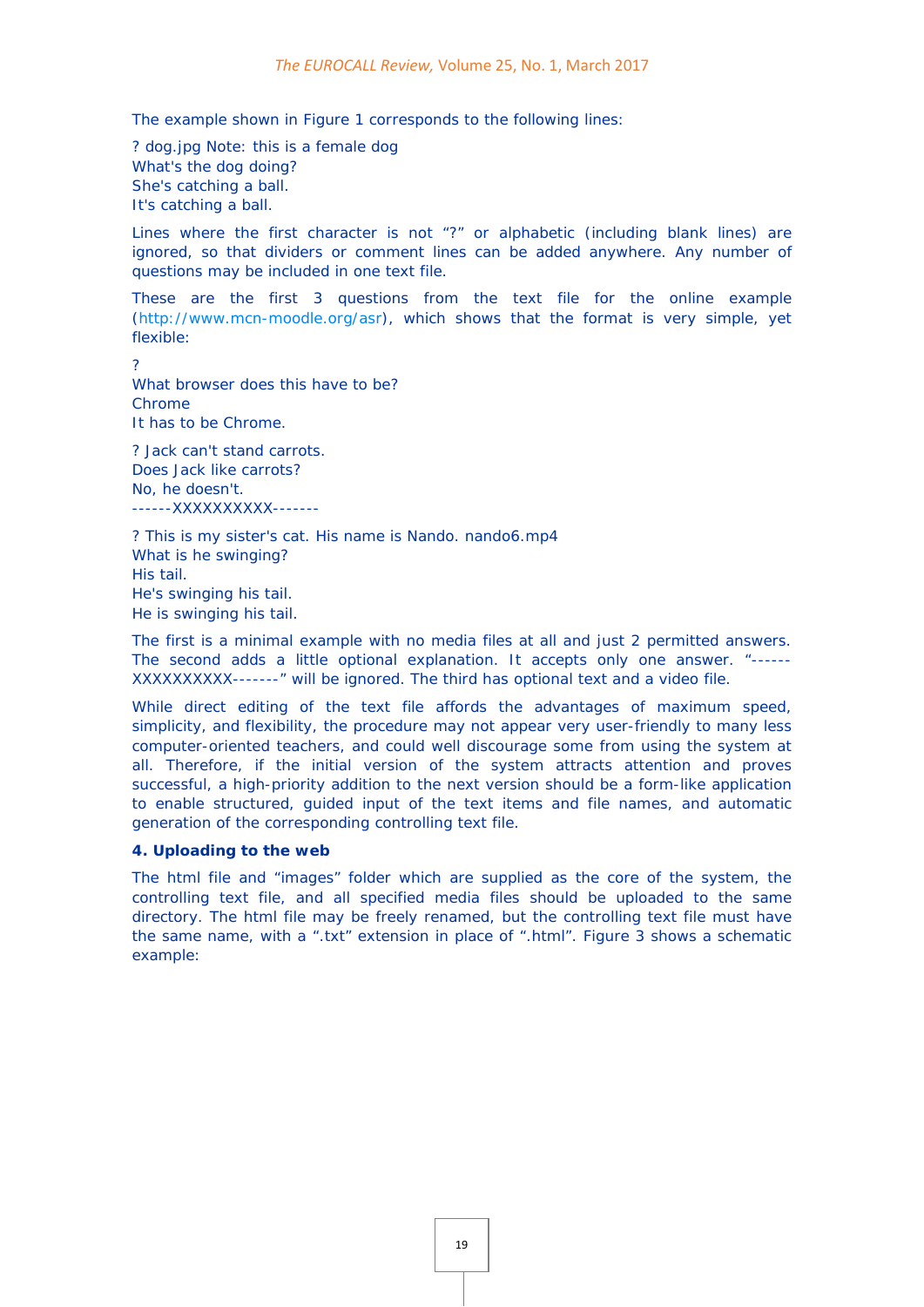

Figure 3. An exercise on the web.

Using this system, deploying ASR-based CALL material to the web requires minimal technical expertise from the teacher. The required files just need to be dropped into a folder which is already online, or which will then be uploaded. How well the material which can be made with the system meets the requirements of each teacher is, of course, a separate question. There is sufficient flexibility in the system to allow it to be used in quite a variety of different ways, some of which will be outlined in a later section. Before that, the description of the functioning of the system will be completed, with an account of the feedback it produces.

# **5. Feedback**

When the user has finished speaking or hits the "enter" key to have an answer checked, the system first checks if the user's answer matches any of the teacher's listed permissible answers exactly. If it does, a message appears, stating how many attempts were needed, and whether the user looked at the question text or did some typing. Also, the full list of permitted answers for that question is displayed, and the arrow icon to allow progression to the next question appears. Finally, one of four images appears, depending on how smoothly the user has arrived at the answer. The user incurs a penalty for: (1) looking at the question text, (2) typing an answer completely or in part, or (3) requiring more than one attempt to answer correctly. The 4 images supplied with the system are shown in Figure 4. These are kept in the "images" folder, and the teacher may replace any or all of them with different .jpg images of the same filename. The image *score3.jpg* appears when the user incurs no penalties, i.e., gives correct answer first time by listening and speaking only. The other images, *score2.jpg, score1.jpg* and *score0.jpg* appear when 1, 2, or 3 penalties, respectively, are incurred. Note that extra penalties are not incurred for repeated "offences" of the same type, so the maximum is 3.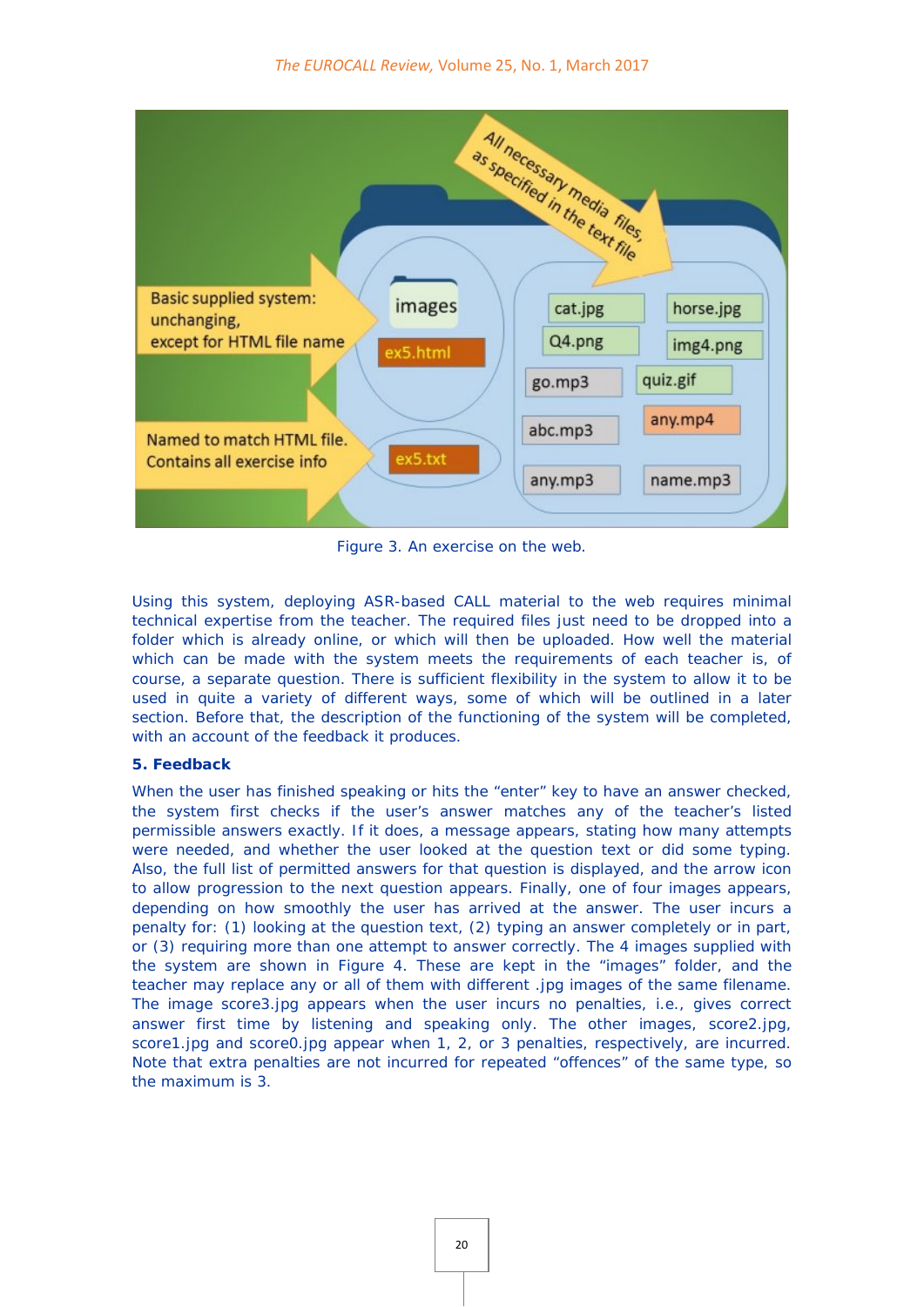

Figure 4. The supplied feedback images.

When the user's answer does not match exactly any of the designated correct answers, corrective feedback appears. If the length of the user's answer is too far from the length of any of the correct answers (word count less than 0.6 times or greater than 1.5 times the word count of the correct answer), a message appears saying this, and the user must try again. Otherwise, feedback is based on the correct answer which most closely matches the user's attempt, and shows the words which correspond exactly in both, in their correct positions. Incorrect words are substituted by a number indicating the number of letters in the correct word. To allow for a sequence of correct words in the user's answer which is slightly offset as regards position in the sentence, it is compared to the model answers in five alignments, with offsets ranging from 2 words to the left to 2 to the right, to find the longest matching sequence of words (best match). Figure 5 illustrates the process.

|     |      |       |         | Model answer |         |         |         |       |       |                                                                                           |
|-----|------|-------|---------|--------------|---------|---------|---------|-------|-------|-------------------------------------------------------------------------------------------|
|     | It   | costs | five    | dollars      | and     | forty   | cents   |       |       |                                                                                           |
|     |      |       |         |              |         |         |         |       |       |                                                                                           |
| is. | cost | five  | dollars | and          | forty   | cent    |         |       |       |                                                                                           |
| It  | is.  | cost  | five    | dollars      | and     | forty   | cent    |       |       |                                                                                           |
|     | It   | is.   | cost    | five         | dollars | and     | forty   | cent  |       |                                                                                           |
|     |      | It.   | is.     | cost         | five    | dollars | and     | forty | cent  |                                                                                           |
|     |      |       | It      | is.          | cost    | five    | dollars | and   | forty | cent                                                                                      |
|     |      |       |         |              |         |         |         |       |       | User's answer in five alignments, from an offset of 2 words to the left to 2 to the right |

Figure 5. An example of checking the user's answer in the 5 alignments.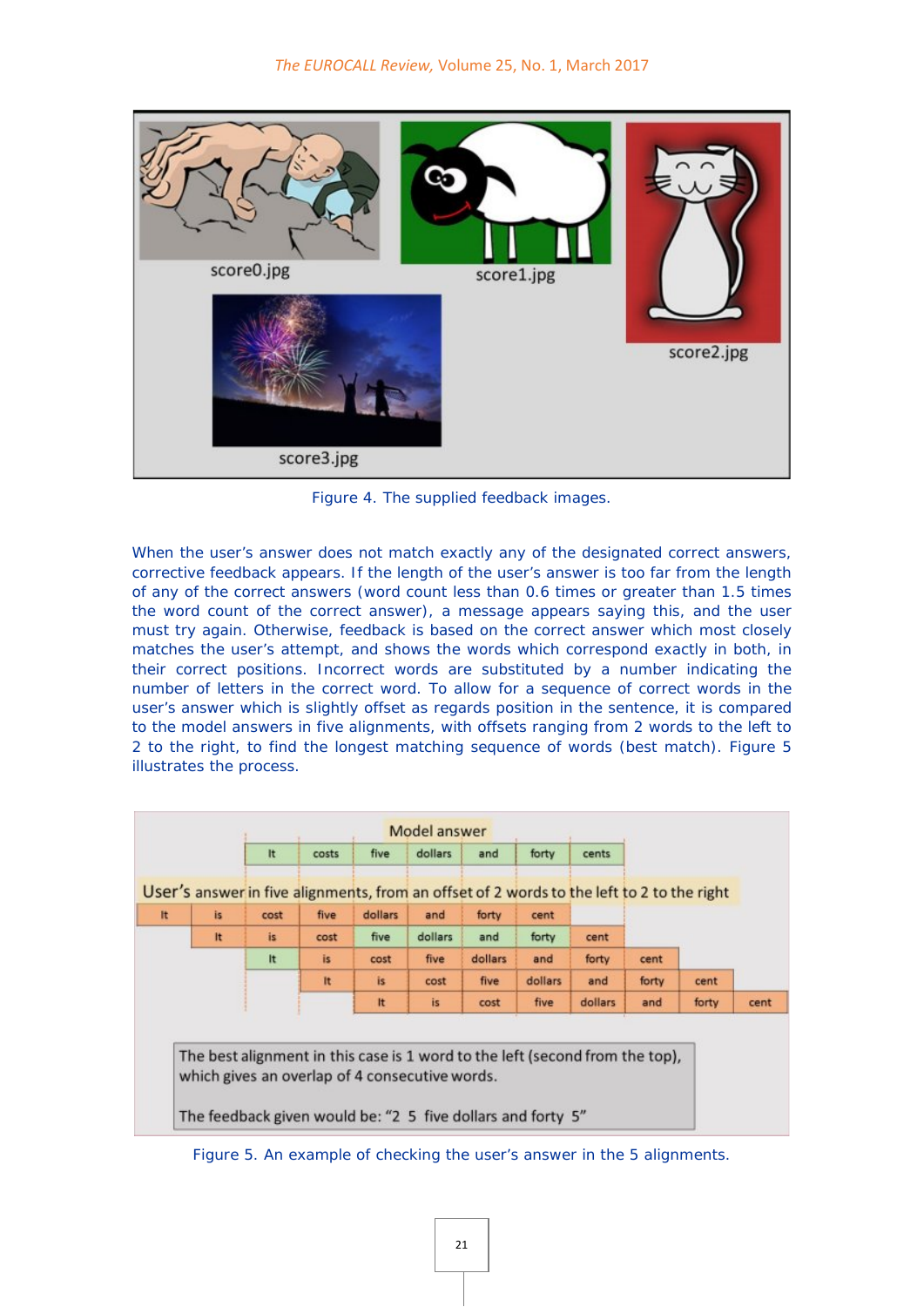A couple of examples are now given, for further explanation:

(1) Correct answer: *They've gone to the movies.*

User's answer: *They have gone to the movies.* 

Feedback: *7 gone to the movies.* 

Note that the user's answer is correct as regards grammar and meaning, but if it is not listed among the teacher's permitted answers, it is regarded as wrong. In this case, the teacher has decided to enforce the use of a contracted form. "gone to the movies" is correct, so it is displayed in full, and "7" signifies "They've", which has seven characters including the apostrophe.

(2) Correct answer: *He went there yesterday.*

User's answer: *He went to there yesterday.* 

Feedback: *He went 5 9.* 

Note that there are 2 correct word sequences of 2 words each in the user's answer, but only one is shown. Showing both would give away the complete correct answer in this case. Of course, if the student's answer had been "She went to there yesterday", the feedback would have been "2 4 there yesterday".

This feedback is intended to provide the user with a solid basis to improve the next attempt, without making the correct answer too obvious. In fact, disclosure of the number of letters in each missing word will narrow down the possibilities considerably and, in many cases, allow the user to answer next time with a high degree of confidence. It might be argued that this makes the challenge too easy, and displaying something like "BLANK" for each word instead of the number of letters would be preferable. This would correspond to the "indirect CF" of Ellis (2009), specifically his type 2a, "indicating + locating the error" (p. 98), whereas the method used could be said to fall between this and his "direct CF", where the correct answer is provided. However, if the user does find that the feedback makes the correct answer very easy to determine, this probably means that they already have quite a good idea what it should be, from a narrow range of possibilities. Also, an additional factor which should be considered with this system is that, where the user is trying to answer by speaking, even if the correct answer is known, an additional challenge is to pronounce it aloud so that Google ASR will recognize it as intended. This factor swung the decision in favor of using what we might call "semi-direct CF" instead of indirect CF in this original version this system. A variant version would, of course, be very simple to produce. As the system allows "hybrid" input by speaking and/or writing, and also can be used in a variety of different ways, as will be discussed in the next section, it is difficult to specify an optimum one-size-fits-all type of feedback. It is all the more difficult since, even in a given situation, such as pronunciation (Golonka, Bowles, Frank, Richardson, & Freynik, 2014, p.81-82; Levy & Stockwell, 2006, p189-190) or composition (Ellis, 2009; Guenette, 2007) training, the question of what kind of CF (including none) is most effective remains contentious.

#### **6. Usage possibilities**

Basically, the system provides the teacher with a simple way to set up browser-based CALL material which will elicit spoken or written answers from the user and check them against a list of specified permitted answers, giving feedback with hints when necessary.

Typically, the response will be elicited through a direct question, which the user can listen to and/or read, and the user may need to refer to the image/sound/video and/or extra text, if provided. In the simplest case (e.g., "What's the day after Tuesday?" to elicit "It's Wednesday"), no extra information is required. In the example shown in Figure 1, the user will need to refer to the image to answer the question "What's the dog doing?" Straightforward reading or listening comprehension questions may be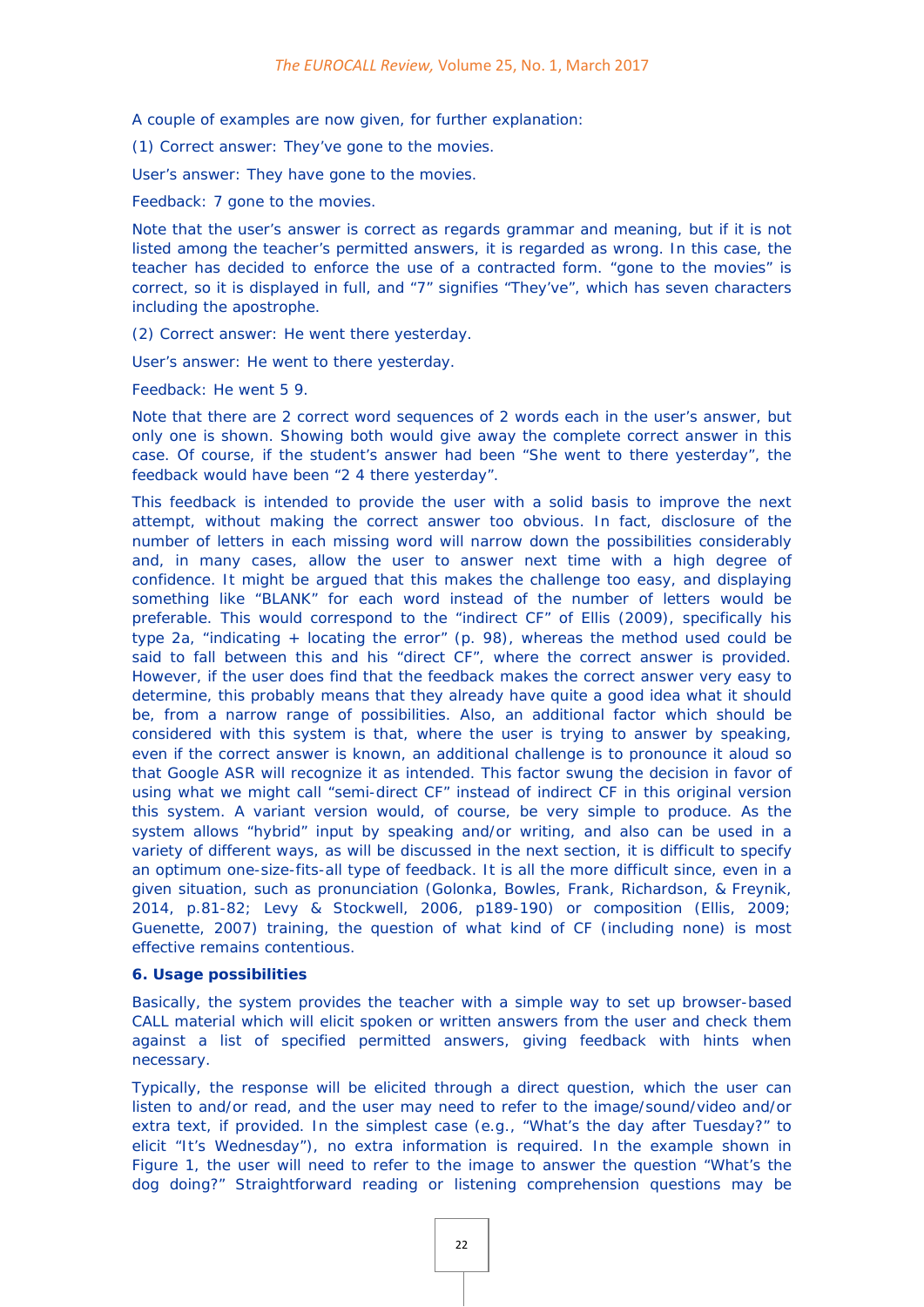based on text or media, or the questions may be designed to give practice in particular sentence patterns, rather than testing understanding.

A possibility that doesn't use direct questions to elicit the response is "listen and repeat", which combines listening and pronunciation practice. The text could also be shown, to remove the listening comprehension element and concentrate on pronunciation, though the sound file would still serve as a pronunciation model. Conversely, the user could be required to type the answer to put the focus on listening, making a classic dictation exercise. Of course this system could not provide very rigorous CAPT, since the feedback is entirely based on the results of Google's ASR, which uses AI techniques to make sense of the input by combining results from its Acoustic, **Pronunciation,** and Language models [\(https://www.google.com/about/careers/stories/how-one-team-turned-the-dream-of](https://www.google.com/about/careers/stories/how-one-team-turned-the-dream-of-speech-recognition-into-a-reality/)[speech-recognition-into-a-reality\)](https://www.google.com/about/careers/stories/how-one-team-turned-the-dream-of-speech-recognition-into-a-reality/), so that intelligible, rather than native-like, pronunciation (Munro, 2011; Witt, 2012) is sufficient to produce a correct result.

The system allows a teacher to harness the power of Google's ASR in a very flexible and simple way, though it has several limitations.

### **7. Limitations**

The system works well on Windows, Macintosh, and Linux desktop or laptop computers with a fast internet connection, but the Google Chrome browser must be used. ASR does not work with other browsers, though all the other features do. Although it is designed to adapt to all screen sizes, the system's ASR will not work at all on iOS devices, even if Chrome is used. It does work on Android, but the ASR results can be much inferior to those obtained on desktop or laptop machines. Even under the best conditions, Google ASR is, of course, not perfect. It may be very difficult for a speaker to get it to successfully interpret a short, single word like "two", as there are so many variations in how individual speakers may pronounce it, and there is no context supplied to aid interpretation. However, a phrase like "one, two, three" will be recognized far more easily. Similarly, unless it is pronounced in a very specific way, the single word "lung" will be taken as the much more common word "long", but "heart, lung, kidney" causes no such problem. Of course, much the same would apply to a human listener. The teacher should bear this in mind when designing material.

For maximum compatibility across platforms, image files are limited to the three types, jpg, png, and gif; sound files must be mp3, and video files mp4. When suitable media files are available, they are reasonably easy to deploy by just including their filenames at the appropriate points in the setup file and uploading the files themselves with the other system files. However, the teacher must be careful to avoid copyright breaches, and making customized media files is time-consuming and requires some technical expertise. Each media file must be separately included. There is no way of, for instance, using different sections of a large sound or video file.

The teacher needs to have access to a website to which they can freely upload files, and the minimal expertise to do so. If HTTPS protocol is not used, each time the user hits the microphone icon to input speech, they may get an additional screen message requiring confirmation of permission to use the microphone, and it will not be activated until they hit the *Allow* button. Recent versions of the Chrome browser seem to have become much less intrusive in this regard, requiring confirmation only once at the start of a session. Also, HTTPS support is becoming more common as a free option on hosting services. If it is not available by default, an SSL certificate to enable it can be obtained from a Certificate Authority such as *Let's Encrypt*, [https://letsencrypt.org,](https://letsencrypt.org/) which is a non-commercial organization offering a free, automated service.

The teacher's model answers may contain punctuation and capitalization, but because of the difficulty of including these through ASR, they will be ignored in checking the user's answer.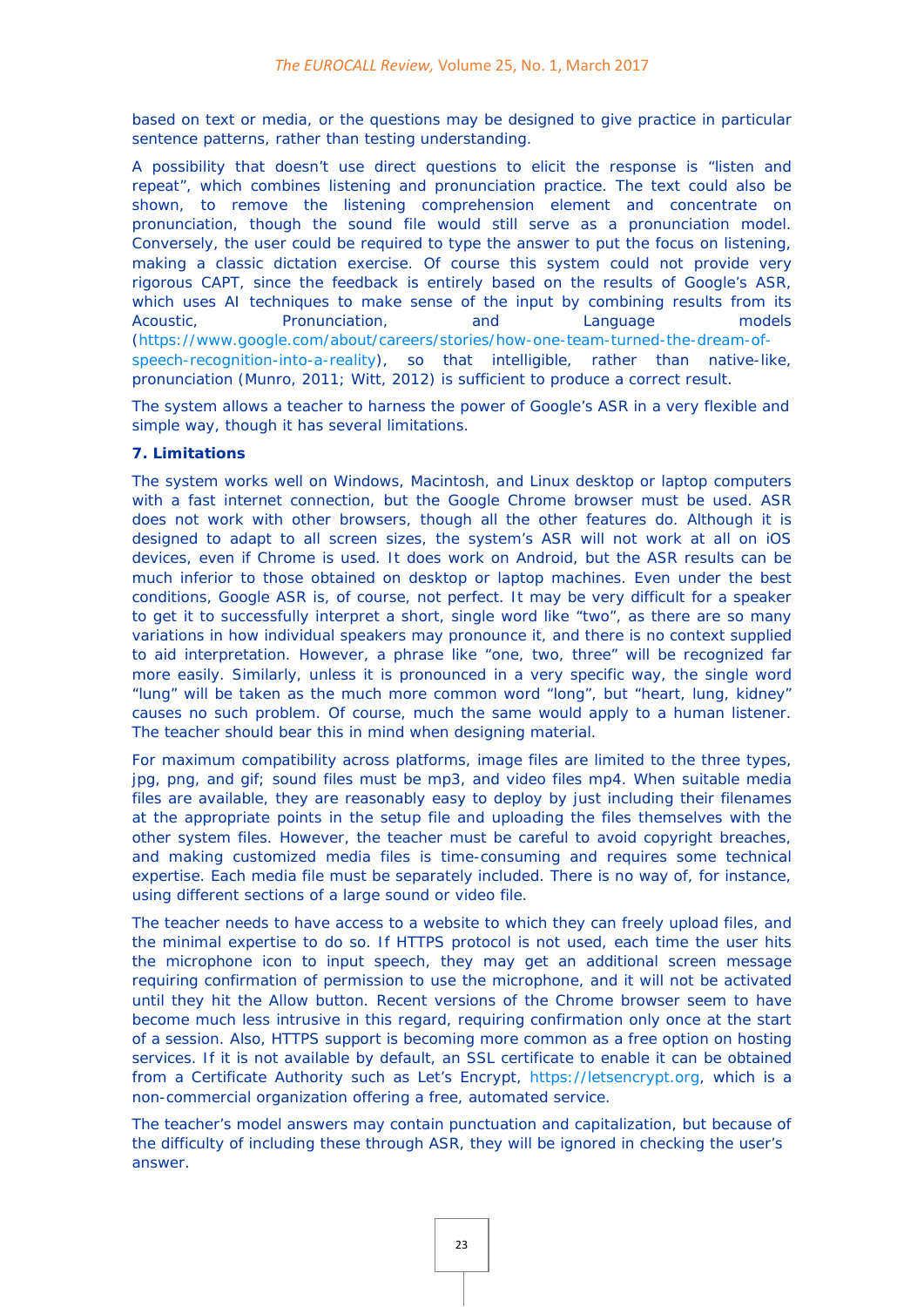#### **8. Pilot study**

A small pilot study to gauge user reaction was carried out individually with six Japanese nursing students, of mixed English ability, whose course includes several compulsory English subjects. The functioning of the system was explained with a few examples, and then they were asked to try it out, using a set of 25 questions, a few very simple (*Are you a student?*  $\rightarrow$  "Yes, I am") and others a little more challenging (being shown a picture of a nurse with a stethoscope around her neck, and asked *What does she have around her neck?*  $\rightarrow$  "She has a stethoscope"), but none were very difficult, in order to avoid the difficulty of the material itself distracting from the central consideration of the principles of the system's functioning and its interface. When they had finished all the questions, they were asked to complete a short web questionnaire in Japanese consisting of three 5-point scale items, (in English translation) "Is likely to help your study of English?", "Is easy to use?", "Is enjoyable?", and three free input items, "Good points", "Bad points", "Any other comments". The researcher observed their use of the system, providing assistance if needed, but the questionnaires were completed in private, to avoid pressure on the students.

The responses for the 5-point scale items were very positive, an average of 4.5 for "Is easy to use" and 4.8 for the other two items. In the free input section, positive points mentioned were, "helpful for pronunciation training" (most frequent), "enjoyable to use", "alternative answers and hints shown", and "can enjoy studying even if weak at English". Negative points or suggestions for improvement included desires for an enhanced hints option showing what words should be used (not just how many letters in each) and allowing their pronunciation to be heard, better microphone sensitivity (low voices were not picked up well), and a greater range of acceptable answers (though this last point is not inherent to the system, but at the teacher's discretion).

Observation of the students' trial suggested that the system has the potential to be a useful tool for language study. Some common shortcomings of Japanese speakers' pronunciation of English were apparent in particular items, for instance words with the "l" sound, like "yellow" and "cold", or the word "would", which the weaker students tend to pronounce as "ud". The Google ASR interpretation was often absurdly far from the intended utterance (for example, an intended "It's yellow" was interpreted as "8 year old" for several of the students), but they were very pleased if they could eventually get their intended words across after several attempts. In the worst cases they resorted to typing, but nobody in the trial went as far as using the "Give up" button.

The overall reaction was quite positive, indicating that the system may have a lot of potential as a tool for the language teacher. It is hoped that it will be applied and prove beneficial in many different teaching environments, and that improved or variant versions will make it all the more useful and adaptable.

#### **9. Download**

The system can be downloaded from [http://www.mcn-moodle.org/asr.](http://www.mcn-moodle.org/asr) The zip file includes the HTML file and images folder, which contains all the image files used in the user interface. These may left unchanged, though teachers are free to make their own customizations by editing the HTML file or replacing any image files with their own. The controlling text file used in the online example is also included. The teacher will need to edit this, or make a new one, to set up new material. The author also gives permission for teachers to make modified versions of the system for educational use by editing the HTML or JavaScript, provided they do not claim the original or modified system as their own work.